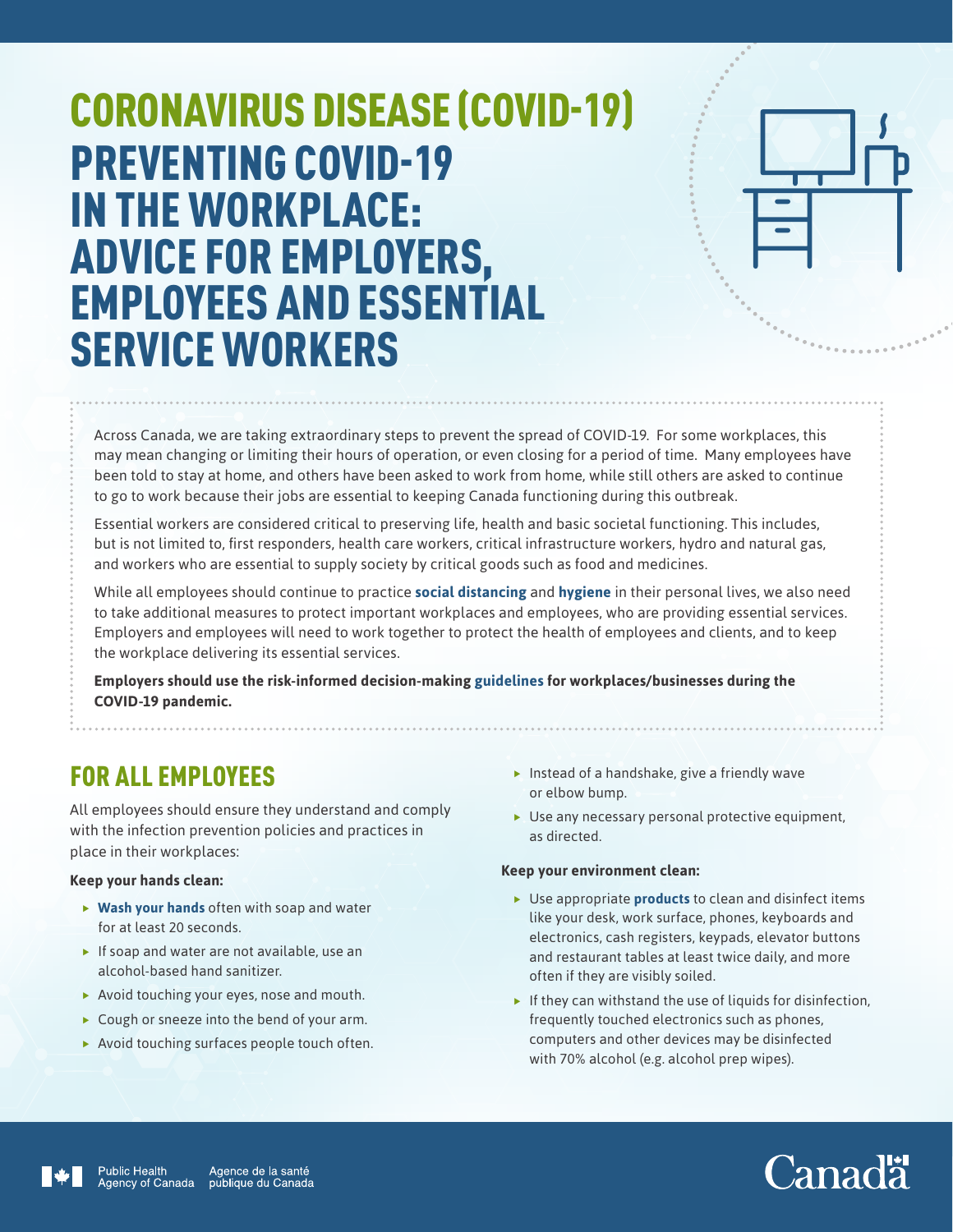#### **Keep your distance:**

- $\blacktriangleright$  Keep a distance of 2 metres between you, your coworkers, and customers.
- $\blacktriangleright$  Increase distance between desks, tables and workstations.
- $\blacktriangleright$  Reduce activities that require close physical proximity or contact with people, such as team meetings.
- $\blacktriangleright$  Limit any contacts closer than 2 metres to the shortest time possible.

#### **If you have a symptom of COVID-19:**

- $\blacktriangleright$  If you think you might have COVID-19, use our **[self-assessment tool](https://ca.thrive.health/covid19/en)** to find out what to do.
- It is critical that, if you have one symptom of COVID-19 (fever, cough or difficulty breathing), or even mild symptoms, you should stay home to avoid spreading illness to others.
- **Fig.** If you develop even mild **[symptoms](https://www.canada.ca/en/public-health/services/diseases/2019-novel-coronavirus-infection/symptoms.html?topic=tilelink)** while at your workplace, separate yourself from others and go home, avoiding use of public transit (e.g. buses, train, taxi) if possible.
- **F** Contact your local **[Public Health Authority](https://www.canada.ca/en/public-health/services/diseases/2019-novel-coronavirus-infection/symptoms/provincial-territorial-resources-covid-19.html)** and follow their advice.
- $\blacktriangleright$  If you are concerned about your financial stability during this time, the Government of Canada is providing assistance.

### FOR EMPLOYERS

Establish policies to reduce the spread of COVID-19 in the workplace and make sure these are communicated and understood by employees:

- **F** Use the risk-informed decision-making **[guidelines](https://www.canada.ca/en/public-health/services/diseases/2019-novel-coronavirus-infection/guidance-documents/risk-informed-decision-making-workplaces-businesses-covid-19-pandemic.html)** for workplaces/businesses during the COVID-19 pandemic.
- $\blacktriangleright$  Increase communication to staff and your customers about COVID-19 and measures you are taking for prevention.
- $\blacktriangleright$  Post signs asking ill clients or customers to stay away from the workplace.
- $\triangleright$  Post signs encouraging good respiratory hygiene, hand hygiene, and other healthy practices
- $\blacktriangleright$  Where feasible, adjust policies and procedures to reduce social contact, such as teleworking arrangements, flexible hours, staggering start times, use of email and teleconferencing.
- $\blacktriangleright$  Cancel or postpone all non-essential meetings or travel.
- $\blacktriangleright$  Evaluate the workplace for areas where people have frequent contact with each other and share spaces and objects, and increase the frequency of cleaning in these areas.
- $\triangleright$  Consider ways that employees can practice social distancing, such as increasing distance between desks, people in line-ups and workstations.
- $\blacktriangleright$  Consider minimizing interactions between customers and your employees, such as limiting the number of customers permitted in your establishment or serving customers over the phone. Ideally, a 2 metre separation should be maintained, unless there is a physical barrier (e.g. cubicle, plexiglass window).

Provide the necessary facilities and cleaning products to maintain a clean and safe workplace:

- $\blacktriangleright$  Provide access to handwashing facilities and place hand sanitizing dispensers in prominent locations throughout the workplace
- $\blacktriangleright$  Ensure that high traffic work areas or frequently touched surfaces are disinfected twice daily.
- $\blacktriangleright$  Ensure that cleaning supplies are available for employees to clean and disinfect their workspaces.
- $\blacktriangleright$  Provide employees with any personal protective equipment recommended by occupational health and safety guidelines, and training to ensure it is used correctly.

Make sure employees know what to do when they have symptoms:

- $\triangleright$  Consider relaxing sick leave policies that support employees in self-isolating when ill. This includes suspending the need for medical notes to return to work, as it reduces the burden on an already stressed health care system.
- $\blacktriangleright$  If employees must use public transportation to come to work, consider flexible hours to allow them to avoid peak travel periods.
- $\triangleright$  Consider how employees will return home without using public transit if they develop symptoms at work.
- $\blacktriangleright$  Prepare for increases in absenteeism due to illness among employees and their families or possible school closures.



# Canadä